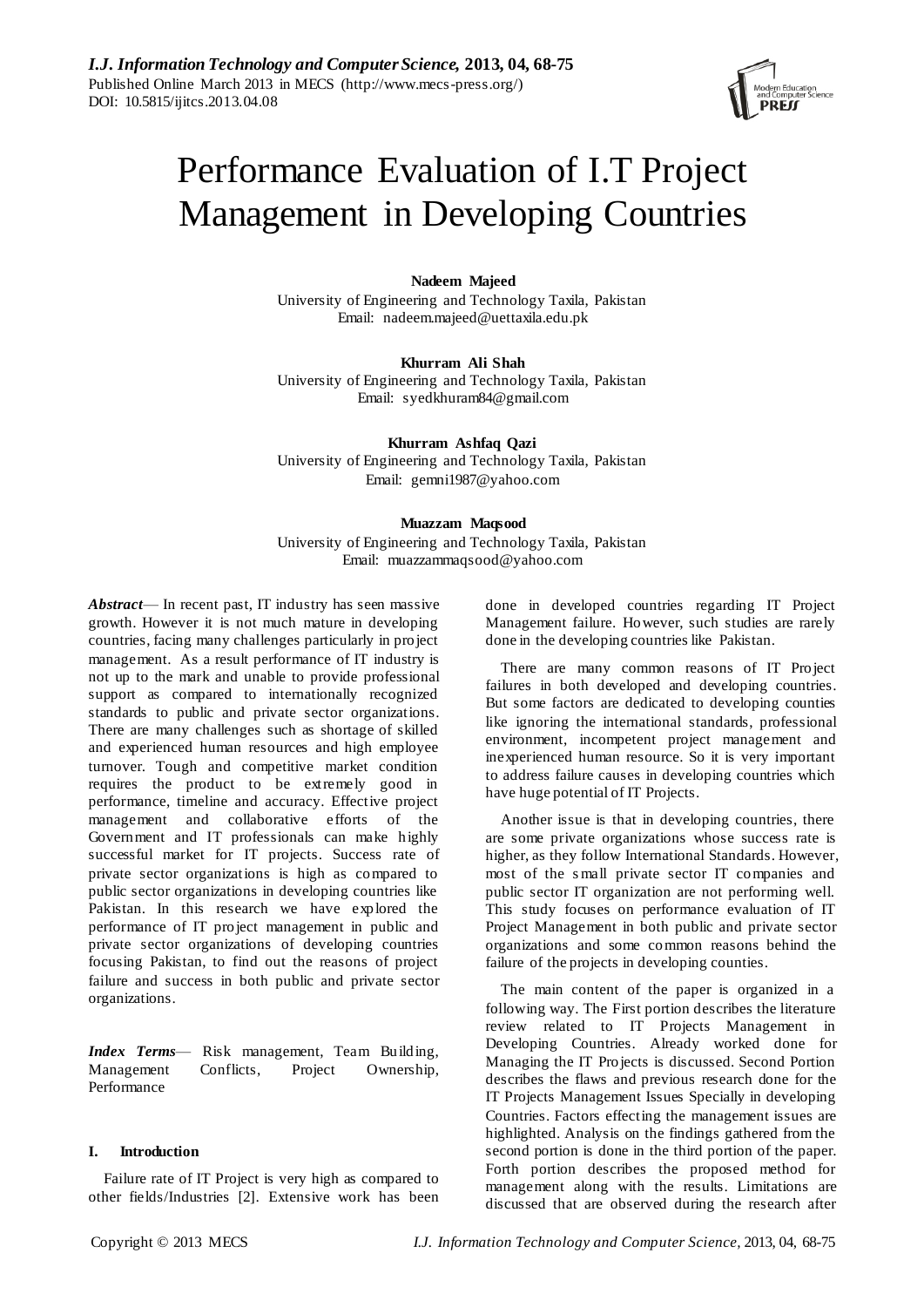implementing the proposed method. Fifth portion contains the conclusion remarks for all research done and reference for the research material studied. In the end biography of authors is discussed.

Different stakeholders, consultants and project managers have presented their personal view about the eventual causes of failure of IT projects. But their opinion is sturdily biased by their field of expertise. Even very experienced project managers are faced with unmet circumstances.[1]

The following surveys - some of which have also been presented in the statistics over IT failure rate - are an effort to bring some objectivity in determining the causes of IT project failure. This extends the number of the situations considered, but this also reduces the depth of insight or the expertise of the analysis that one gains by going through a full project lifecycle. The most famous surveys are presented as:

- The Bull Survey (1998) [14]
- The Robbins-Gioia Survey (2001) [15]
- The Conference Board Survey (2001) [16]
- The KPMG Canada Survey (1997) [17]
- The Chaos Report (1995) [18]
- The OASIG Study (1995) [19]

According to the Bull Survey of 1998:

The major Factors of IT project failure identified by the professionals and project managers were:



Fig. 1: IT project failure factors

The major success Factors acknowledged were:



Fig. 2: Success factors

These important studies in the field of project management were done in the developed countries. Very little research is done in the developing countries on such issues. Although there are many common reasons behind the project failure in all countries but there are some reasons that are specific to the developing countries in general and Pakistan in particular. We will explore those reasons later in the paper.

## **II. Related Work**

We have used a case study approach suitable for our research and to justify the arguments in a logical fashion [9] [10] [11]. We chose 6 different organizations, in which 3 are public sector and 3 are private sector, based in Islamabad and Lahore, for our study. Six project managers and three client managers agreed to participate in this study. All these participants were actively involved in the project management process in their respective organizations. The research also involved discussion with some of end users - who were the recipients of the service provided by the respective organization. Questionnaires relying on best practices in five categories of issues were prepared based on the discussion with the project managers and end users. Follow-up formal interviews were afterwards arranged with the same managers and end-users in order to confirm the results and clarify the ambiguities [11]. The questions were clearly focused on issues related to IT project management.

All record of interviews was maintained in a logbook and later transliterate into the computer. The interviews were analyzed with the organization's profile which helped us to confirm and authenticate the observed findings. At the end, data analysis was done by Qualitative techniques for analysis like Brainstorming, Interpretation and Partial Situation Analysis which were then divided and categorized into appropriate sections.

### **III. Division of Issues in Five Categories**

We have observed wide range of causes of failures. In order to separate various types of issues, we have divided them in five categories as under.

## *1) Project Management:*

Issues related to project management are included in this category. The PMBOK [12] and our discussion with the project managers have been selected as reference for compiling questionnaire. Some questions have also been taken from [13].

#### *2) Risk Management Issue*

Risk management is a set of principles and practices to identify analyze and handle risk factors in software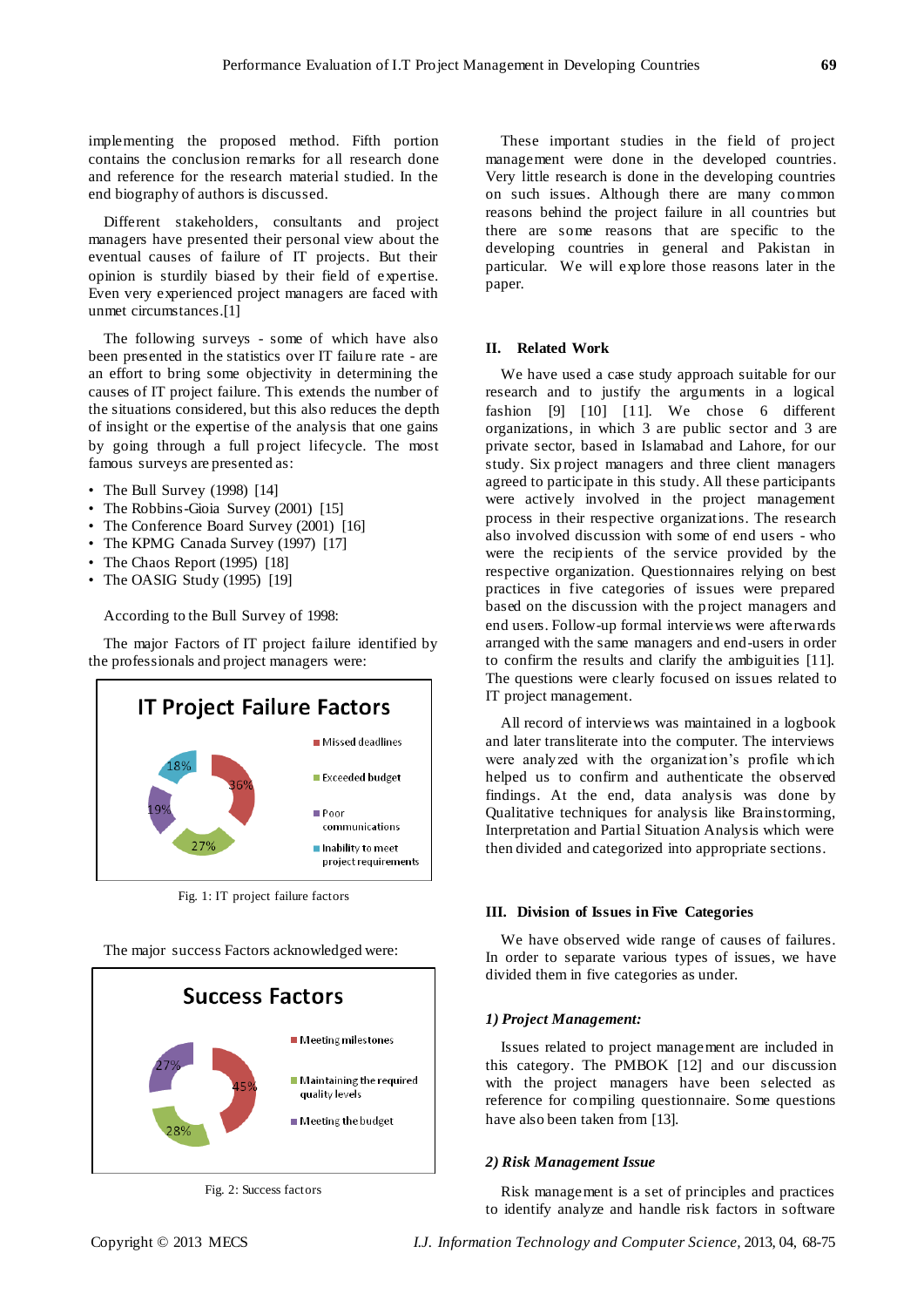projects. Risk management can significantly improve software project performance, current approaches tend to be narrow in focus, understate management in favor of technique, and not always work well in practice [14].

## *3) Requirement Engineering And Designing Issues*

These are basically the issues related to best practices in software engineering. We have used SWEBOK [15] and informal interviews with the development team as reference for compiling questionnaire for this category.

## *4) Administrative Issues*

Some other issues like governance, culture, politics, environment etc. were included in this category. Project managers' input was vital in preparing the questionnaire of this category.

## *5) Budgetary Issues*

The issues related to budget, finance, funding etc were discussed in this category.

#### **IV. Organization and Project Profile**

The public and private sector organizations in the study varied significantly in size, ranging from very small (40 employees) to very large (5000 employees). Participants in the study were mostly project managers, as shown.



Fig. 3: Management Affect in percentage

Most of the products in the study were web applications and transaction-based systems development, as shown in graph.



Fig. 4: web application and transaction based system development

In the study more than half of the projects were less than 12 months long in duration on completion. Some were large and ongoing, in which case interviews focused on the completed phases of the projects.



Fig. 5: Time completion Ration of Projects

#### **V. Findings**

The scores are awarded as under. For yes/no questions, yes=10 and no=0. For other questions scores are given from 0 to 10. Exceptions are mentioned with the concerned questions. Scores are mentioned for each project in the respective column with their average in the right most columns.

## **5.1 Project Management:**

| <b>Ouestions</b>                                                       | Score                    | Range                 |
|------------------------------------------------------------------------|--------------------------|-----------------------|
| Was there a full-time project manager<br>for the project?              | Yes                      | Yes<br>N <sub>o</sub> |
| To which extent was the project<br>professionally managed?             | 8                        | $1 - 10$              |
| Had the project manager a clear vision<br>of the project?              | 6.5                      | $1 - 10$              |
| Was the project manager replaced<br>during the project?                | N <sub>0</sub>           | Yes<br>N <sub>0</sub> |
| To which extent was the project<br>planning effective?                 | 6                        | $4 - 10$              |
| How much the methodology used was<br>suitable?                         | $\overline{4}$           | $1 - 10$              |
| How well was progress controlled<br>against the plan?                  | 5                        | $1 - 10$              |
| Was project manager aware of the<br>project's status most of the time? | 7.5                      | $1 - 10$              |
| Were the issues handled soundly<br>during the project?                 | 6                        | $4 - 10$              |
| Did the project have efficient change<br>control mechanism?            | 4.5                      | $2 - 10$              |
| Was effective formal post-project<br>review occurred?                  | $\overline{\mathcal{A}}$ | $1 - 10$              |

Table 1: Project management

Ratings on project management (Table 1) tended to be lower, and displayed greater variance, particularly between public and private sector organizations.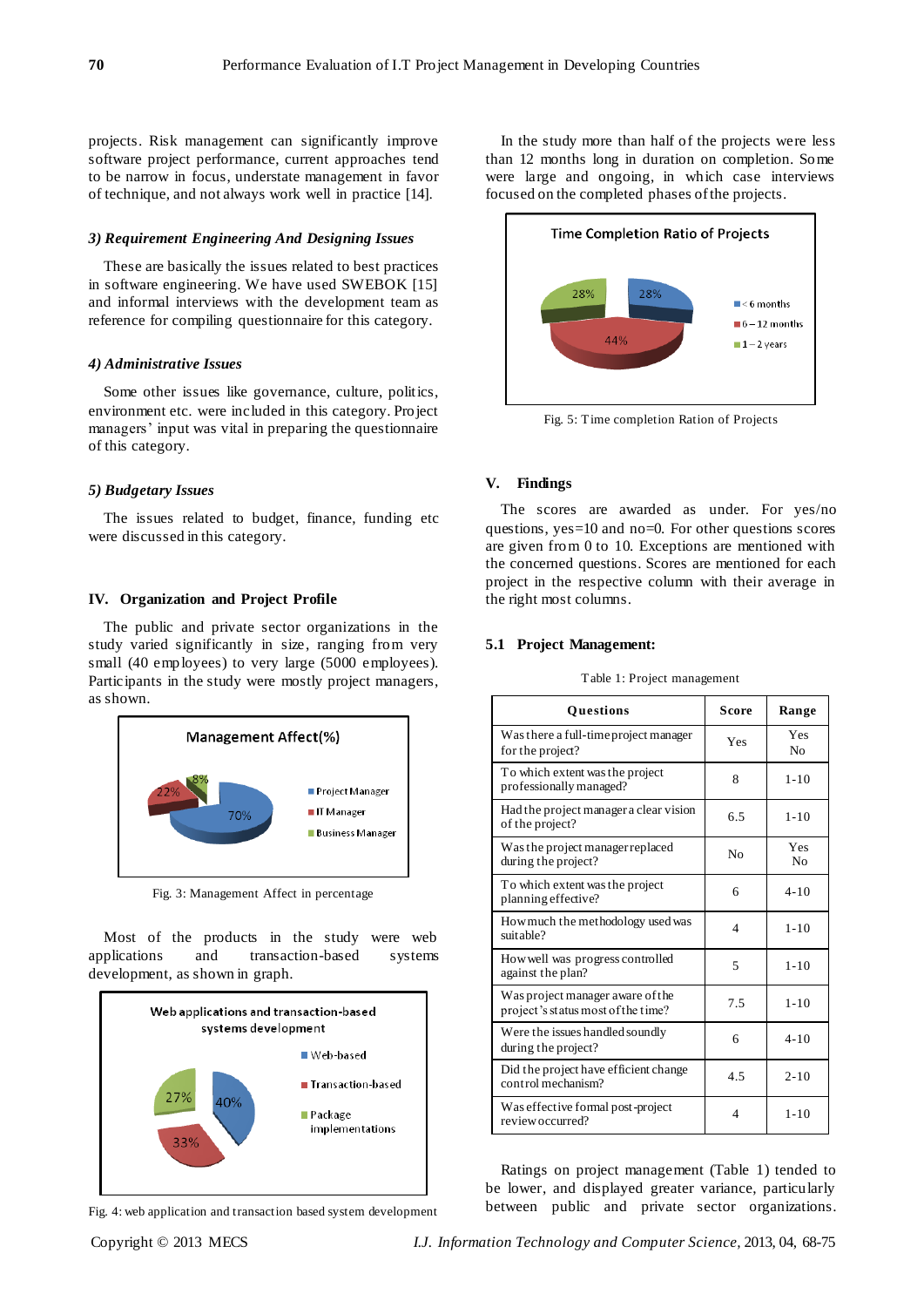Interestingly, small private sector organizations responses tend to be closer to public sector organizations. We are mentioning the average score here.

#### **5.2 Risk Management**

Average scores on risk management practices are depicted in Table 2. The responses show that most of the organizations in the study were not following specific/formal risk management methodology, and were quite ambiguous about the prioritization of risks. These responses are showing that a majority of projects did come across unexpected threats and they were considered to be strategically important, indicating the importance of having strong risk management. No organization reported practicing quantitative risk assessment. Organizations that assessed risk used qualitative scales.

Table 2: Risk Management

| <b>Ouestions</b>                                               | Score | Range    |
|----------------------------------------------------------------|-------|----------|
| Was specific risk management<br>methodology applied?           | 3     | $1 - 10$ |
| How accurately were risks recognized<br>as the projects start? | 4.5   | $1 - 10$ |
| How well were risks handled during<br>the project?             | 3.5   | $1 - 10$ |
| How well was risk prioritization done<br>when identified?      | 4     | $1 - 10$ |
| Were mitigation/contingency plans<br>well defined?             | 4     | $1 - 10$ |
| Was responsibility accurately assigned<br>for managing risks?  | 6     | $1 - 10$ |
| Did unexpected problems occur during<br>the project?           | 5     | $1 - 10$ |

#### **5.3 Administrative Issues**

Table3 depicts responses relating to project governance. Most of the projects reported to a steering committee but the level of involvement of the top management varied a lot. Top management of the public sector organizations was not that much involved as compared to the private sector organizations (both small and large). Similarly executive support was more evident in the private sector organizations.

| Table 3: Project governance |  |
|-----------------------------|--|
|-----------------------------|--|

| Questions                                                                                                                | Score | Range    |
|--------------------------------------------------------------------------------------------------------------------------|-------|----------|
| Was the project team reporting<br>to a steering committee?                                                               | Yes   | Yes No   |
| How much steering committee<br>effective was effective?                                                                  | 5     | $3 - 10$ |
| Yes<br>Was there a project sponsor?<br>No                                                                                | Yes   |          |
| How involved was the project<br>sponsor?                                                                                 | 3     | $1 - 10$ |
| To which extent was the top<br>management committed?                                                                     | 6.5   | $4 - 10$ |
| How involved was top<br>management?                                                                                      | 5.5   | $3 - 10$ |
| Was this commitment beneficial for the<br>project?                                                                       | 4.5   | $1 - 10$ |
| Did the project team believe they had<br>top management support?                                                         | 5     | $4 - 10$ |
| Who was the most senior official<br>directly Involved in the project?<br>Director<br><b>CEO</b><br>Business unit manager | Yes   |          |

#### **5.4 Budgetary Issues**

Conventionally budgets are allocated for one year in public sector IT organizations. But projects consent, bidding, vendor selection and contract sign off takes about 8 months. Therefore it is not possible that IT project could complete in one fiscal year. On the other hand, responses gathered from private sector organizations revealed that mostly their budget is allocated properly and within time. But both sectors have witnessed over budgeting issues.

Table 4: Budgetary Issues

| <b>Ouestions</b>                                                  | Score<br>$(1-10)$ |
|-------------------------------------------------------------------|-------------------|
| What percentage was project over-<br>budgeted? (if over-budgeted) | 25                |
| Did the top management sanctioned budget<br>for the project?      |                   |
| Was proper budget allocated?                                      |                   |
| Was budget made available at required<br>time?                    |                   |

## **5.5 Requirement Engineering and Designing Issues**

Issues related to requirement phase, designing and development are discussed in this section. Feasibility, requirements elicitation, design, development and technology related questions are asked. Table 5 gives average score obtained in our findings.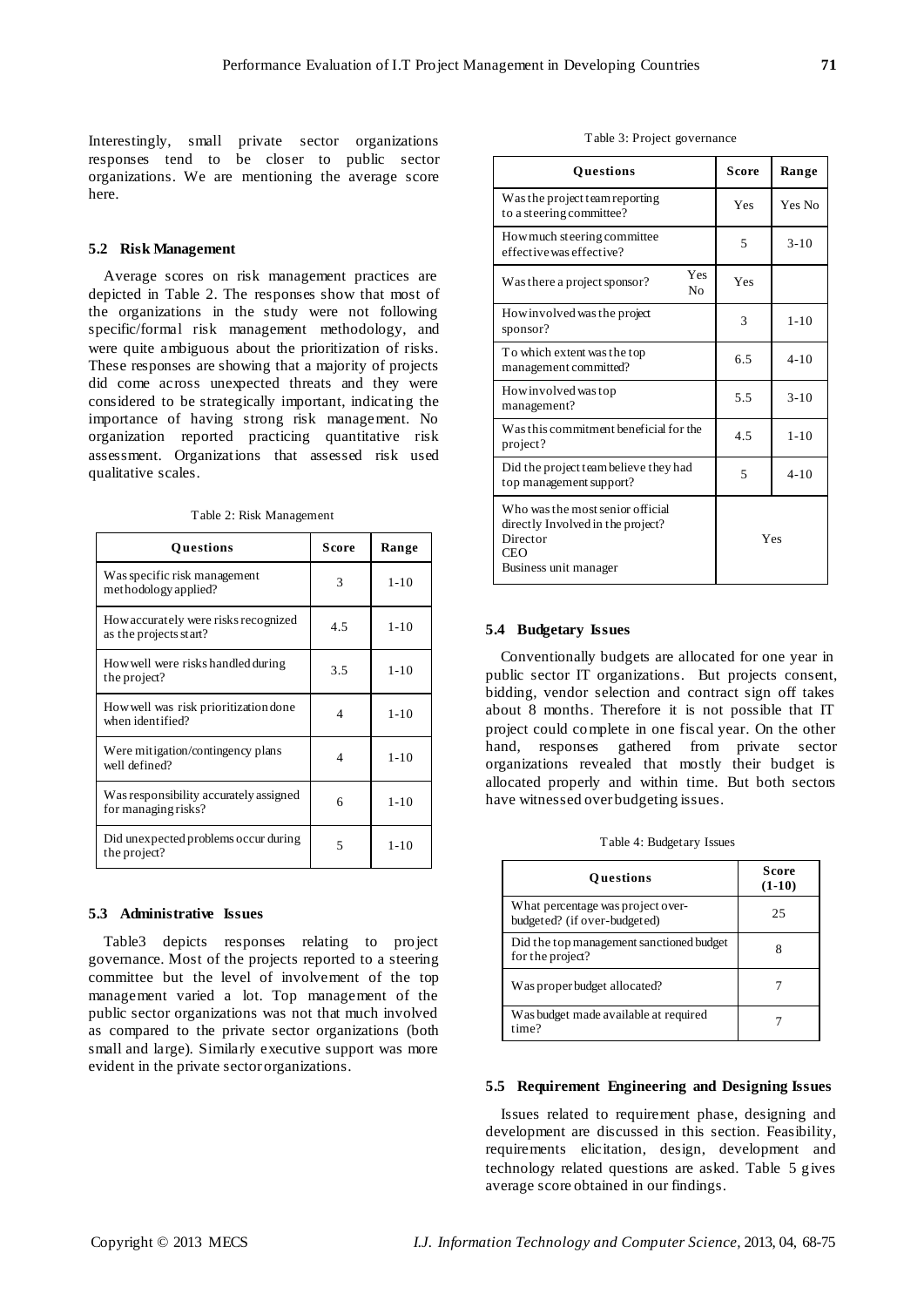Table 5: Requirement Engineering and designing Issues

| Questions                                                                                           | Score<br>$(1-10)$ |
|-----------------------------------------------------------------------------------------------------|-------------------|
| Did the project management team completed<br>feasibility study for the project?                     | 4                 |
| How accurately was requirement phase and<br>analysis done?                                          | 5.5               |
| Was there involvement of all stakeholders for the<br>requirement gathering?                         | 7                 |
| What was the performance level of users who<br>participated in requirement engineering process?     | 5                 |
| Did the project manager officially sign off<br>requirement specification document?                  | 2.5               |
| How frequently requirements altered after<br>requirements engineering process?                      | 7.5               |
| How much efficient was requirements change<br>management process?                                   | 6                 |
| Was specific "performance evaluation and quality<br>analysis" technique used for design?            | 6                 |
| Were specific performance measures used to<br>assess the quality of software design?                | 5                 |
| To what extent were client managers satisfied on<br>quality of software design?                     | 6                 |
| Did development phase involve developing skills<br>in new technology/tools?                         | 6.5               |
| What percentage did the acquiring skills in new<br>technology responsible for delaying the project? | 18                |
| How accurate was unit and integration testing<br>performed?                                         | 5.5               |
| How well was SQA process done by the<br>contractor?                                                 | 6.5               |
| What percentage of total functionality completed<br>by the third party?                             | 55                |

#### **VI. Observations and Analysis**

Different findings related to five categories of issues were discussed. As observed earlier that mostly the reasons of IT projects failure is common in developed countries and developing countries including Pakistan. This is not claimed on basis of any evidence (as we could not find any study related to this), but this can be said by observing many similarities in developing countries, like political instability, economic situation, law and order situation, poor education and computer skills, dearth of certified software companies, reluctance to automate business functions, etc. However we have explored some issues which are more relevant to developing countries in general and Pakistan in particular. These issues are given below:

## **6.1 Ownership of Project**

In our informal discussions with the project managers, mostly it was revealed that it is very important to enforce the work/task by the project manager. It rarely

happens that the team members themselves organize and perform the task in time. PM must interfere and remind his team time and again to enforce the tasks. Lack of ownership is very common issue in our environment, where team members prefer to take minimum responsibility.

## **6.2 Unrealistic Expectations**

Due to lack of IT literacy, customer's expectations are very high in our environment. They expect that a product provide all the solutions and their wish list to be implemented completely. Naturally every product has some limitations but customers do not accept limitations of the product/solution. These issues are faced in requirements engineering phase. Our survey related to requirements engineering issues has revealed that often requirement specification document is signed off without assessing the unrealistic expectations. Due to this, Customer/user expectations are not managed properly.

#### **6.3 Stakeholder Politics**

Departmental Politics and leg pulling adversely affects overall performance of the project. Sometimes it is Inter department and other times it may be intra department. If Inter department conflicts arise during the project, PM is responsible to resolve such issues. Study reveals that occasionally, Intra department conflicts also arise in organizations where some departments interference in others issues. During our study we found that often some departments do not want any project to be done by some other department. Such instances are less observed in corporate sector because of commitment of the top management. Executive managers are responsible to monitor overall performance along with business managers.

#### **6.4 Team Building Issues**

In private sector, HR skills enhancement and impartial evaluation are considered very important aspects of organizational growth. It leads to high success rate of projects. In our study, we have found that evaluation can be annual, biannual, or quarterly (in some cases).It is observed that in public sector, evaluation is not strictly based on merit; instead it is based on favoritism. In small private sector organizations, staff is often not appreciated nor rewarded for working long hours.

# **6.5 Communication and Issues**

In most of the organizations that we have included in our research, Communication issues, among the team and with the client, are considered the big hurdle in project success. Misunderstanding often arises in the requirements phase which leads to undesirable results. Particularly in offshore development, such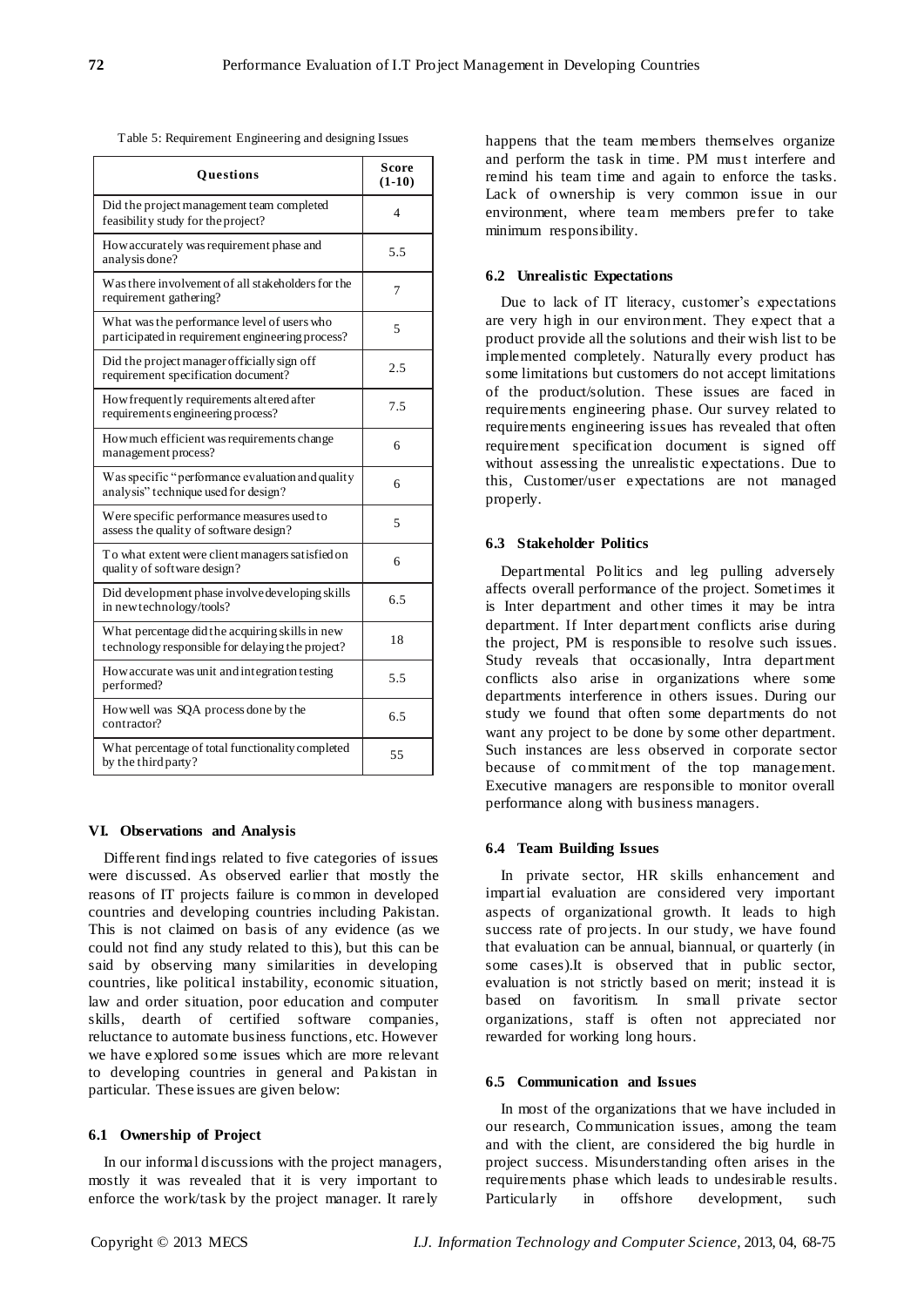misunderstandings arise. We have also observed that in mature organizations proper tools, processes, mechanis m, and formal communication protocol exists that reduces the chances of communication issues.

## **6.6 Conflicts Among Top Management**

We have also observed some conflicts among the top management. They were found mostly in private sector organizations, sometimes between managers of different departments, who are dependent on each other, and sometimes between function manager and project manager. It happens that function manager does not feel the need to ask the PM for some issues or report properly. It yields drastic effects on project performance. On the other hand, in public sector organizations, most of the times; it is not possible to bypass the senior manager.

## **6.7 Budgetary Issues**

We have observed in our study that issues related to budget contributed in delay of the project by about 10 months. In public sector organizations, there is traditional bureaucratic style of working where redtapeism and delay in issuance of funds are very common phenomenon. On the other hand, responses gathered from private sector organizations have shown that mostly their budget is allocated within time. But both sectors have witnessed over budgeting issues which ultimately leads to failure of project.

# **6.8 Neglect of Project Risk Management**

Project risk management is almost fully neglected in both public and private sector organizations in Pakistan. Studies in developed countries have revealed the importance of risk management for project success. In fact by adopting proper risk management methodologies, major causes of IT project failure like exceeded budget, missed deadlines, poor communication, etc. can be overcome.

# **6.9 Resistance to Change**

IT companies have often faced difficulties in requirements gathering due to non cooperation of the client's staff. They are resistant to change due to supposed threat of transparency and not having computer skills. Sometimes they do not cooperate, give wrong information and resist deployment of the systems. They consider IT an extra work and try to avoid it.

## **6.10 Maturity Level of It Companies**

It was revealed in a study that about 60% of the project managers in Pakistan have no formal project management training. PMP certified project managers are just 35% while the remaining manages projects using their own experience, knowledge and personal skills.

IT companies are not yet mature to manage the issues discussed in this paper. Out of about 1500 IT companies registered with Pakistan Software Export Board, only two companies CMMI level 5, three level 3 and sixteen are level 2 certified [16].

### **VII. Research Implications**

In Pakistan, as a developing country, this research field has not been explored much as compared to developed counties. Working on this research field may give a start for further and more spotlighted research work. The major objective of this paper was to perform a comparative study of IT project management approaches followed in public and private sector organizations in Pakistan. Findings of this paper elaborate certain concerns which add more towards failure rather than success of projects in developing countries. There is huge potential of IT projects in Pakistan but both the public and private sector organizations require focusing more on these concerning issues. Lack of this type of research work in Pakistan indicates that public and private sector organizations have not realized causes of their failure. This research highlights that professional approach, top management support, excellent governance, taking ownership of projects, good team member selection, effective communication, risk management and relying on software engineering process and standards are major fundamentals which can lead to successful IT projects.

#### **VIII. Limitations**

There are some limitations of our study so findings should be interpreted cautiously. First, it is based on study of limited projects. Second, organizations were based on just two cities of Pakistan. For better analysis, the study could have included some of the projects from other cities. Third, responses to questionnaire were depending on the understandings of study participants from six organizations which cannot be verified. Finally, all these projects were based in Pakistan. Inclusion of some of the outsourced software developed projects in this study could have further provided our analysis more rational and logical results.

## **IX. Conclusion**

The purpose of this research was to evaluate the performance of IT project management in developing countries. Software industry of Pakistan is well below its potential but it is growing rapidly. There is great room to enhance the performance of IT project management. Lessons should be learnt from mature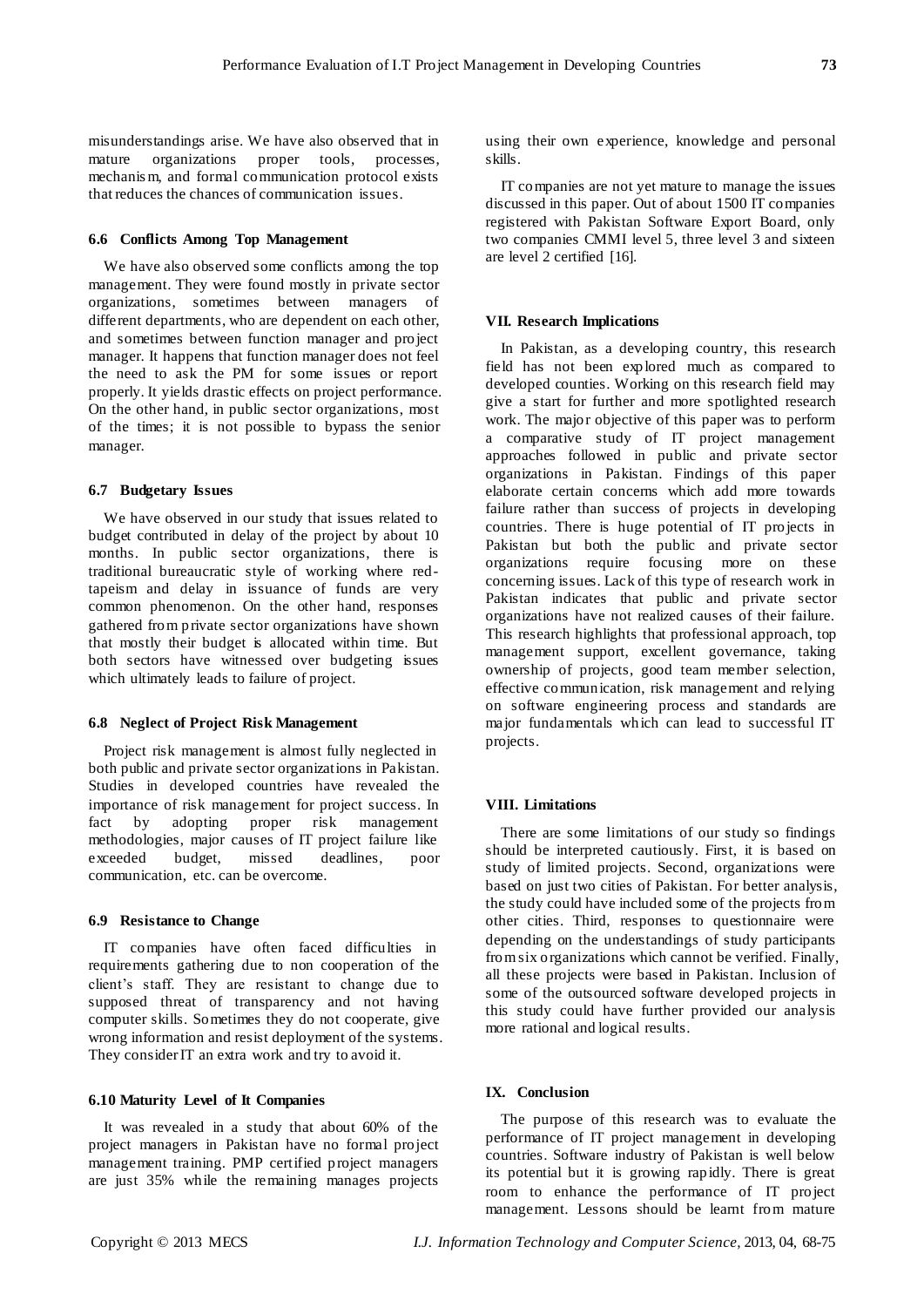private sector organizations as they have successfully delivered in the same environment. Public sector and small IT companies should follow them to explore their potential. Issues identified in this paper must be dealt effectively in order to increase the success rate of IT projects in developing countries.

# **References**

- [1] Ching-seh Wu, Wei-chun Chang, Sethi I.K. "A Metric-Based Multi-Agent System for Software Project Management" Bottom of Form [Computer](http://ieeexplore.ieee.org/xpl/mostRecentIssue.jsp?punumber=5222859)  [and Information Science, 2009. ICIS 2009. Eighth](http://ieeexplore.ieee.org/xpl/mostRecentIssue.jsp?punumber=5222859)  [IEEE/ACIS International Conference on](http://ieeexplore.ieee.org/xpl/mostRecentIssue.jsp?punumber=5222859) 1-3 June 2009
- [2] ZhiSheng Gao, ChunZhi Xie "The Study of Content Simulation Using in the Software Project Management Teaching"Bottom of Form [Education](http://ieeexplore.ieee.org/xpl/mostRecentIssue.jsp?punumber=5458392)  [Technology and Computer Science \(ETCS\), 2010](http://ieeexplore.ieee.org/xpl/mostRecentIssue.jsp?punumber=5458392)  [Second International Workshop on](http://ieeexplore.ieee.org/xpl/mostRecentIssue.jsp?punumber=5458392) 6-7 March 2010
- [3] Jalil, Z., Hanif A. "Improving management of outsourced software projects in Pakistan" Bottom of Form [Computer Science and Information](http://ieeexplore.ieee.org/xpl/mostRecentIssue.jsp?punumber=5227796)  [Technology, 2009. ICCSIT 2009. 2nd IEEE](http://ieeexplore.ieee.org/xpl/mostRecentIssue.jsp?punumber=5227796)  International [Conference on](http://ieeexplore.ieee.org/xpl/mostRecentIssue.jsp?punumber=5227796) 8-11 Aug. 2009
- [4] Islam, S. Rokonuzzaman, M. "Process centric work breakdown structure for easing Software Project management challenges: Business case analysis example" [Computers and Information](http://ieeexplore.ieee.org/xpl/mostRecentIssue.jsp?punumber=5398764)  [Technology, 2009. ICCIT '09. 12th International](http://ieeexplore.ieee.org/xpl/mostRecentIssue.jsp?punumber=5398764)  [Conference on](http://ieeexplore.ieee.org/xpl/mostRecentIssue.jsp?punumber=5398764) 21-23 Dec. 2009
- [5] Akbar, R.; Hassan, M.F.; Abdullah, A.; Safdar, S.; Qureshi, M.A.; "The client as a real option in successful software project management (The CPPM model)" [National Postgraduate Conference](http://ieeexplore.ieee.org/xpl/mostRecentIssue.jsp?punumber=6129460)  [\(NPC\), 2011](http://ieeexplore.ieee.org/xpl/mostRecentIssue.jsp?punumber=6129460) on 19-20 Sept. 2011
- [6] Yuan Weng; Junfei Chen; Shihao Zhao; "Software Project Management Evaluation Based on Evidence Theory" [Computer Sciences and](http://ieeexplore.ieee.org/xpl/mostRecentIssue.jsp?punumber=5367867)  [Convergence Information Technology, 2009.](http://ieeexplore.ieee.org/xpl/mostRecentIssue.jsp?punumber=5367867)  [ICCIT '09. Fourth International Conference on](http://ieeexplore.ieee.org/xpl/mostRecentIssue.jsp?punumber=5367867) 24- 26 Nov. 2009
- [7] Pu Tianyin "Development of software project risk management model review" [Artificial Intelligence,](http://ieeexplore.ieee.org/xpl/mostRecentIssue.jsp?punumber=5992814)  [Management Science and Electronic Commerce](http://ieeexplore.ieee.org/xpl/mostRecentIssue.jsp?punumber=5992814)  [\(AIMSEC\), 2011 2nd International Conference on](http://ieeexplore.ieee.org/xpl/mostRecentIssue.jsp?punumber=5992814) 8-10 Aug. 2011
- [8] Reddy, N.G. " Designing Software Project Management Models Based on Supply Chain Quality Assurance Practices" [Computer Science](http://ieeexplore.ieee.org/xpl/mostRecentIssue.jsp?punumber=5170260)  [and Information Engineering, 2009 WRI World](http://ieeexplore.ieee.org/xpl/mostRecentIssue.jsp?punumber=5170260)  [Congress on](http://ieeexplore.ieee.org/xpl/mostRecentIssue.jsp?punumber=5170260) March 31 2009-April 2 2009
- [9] Vujovic, V. "Applying Project Management software in education" [Telecommunications Forum](http://ieeexplore.ieee.org/xpl/mostRecentIssue.jsp?punumber=6130662)  [\(TELFOR\), 2011 19th](http://ieeexplore.ieee.org/xpl/mostRecentIssue.jsp?punumber=6130662) on 22-24 Nov. 2011
- [10] Zhang Jun-guang "Validity Verifying Method of Software Project Management" [Management and](http://ieeexplore.ieee.org/xpl/mostRecentIssue.jsp?punumber=5300802)  [Service Science, 2009. MASS '09. International](http://ieeexplore.ieee.org/xpl/mostRecentIssue.jsp?punumber=5300802)  [Conference on](http://ieeexplore.ieee.org/xpl/mostRecentIssue.jsp?punumber=5300802) 20-22 Sept. 2009
- [11] Li Xiaosong; Liu Shushi; Cai Wenjun; Feng Songjiang "The Application of Risk Matrix to Software Project Risk Management" [Information](http://ieeexplore.ieee.org/xpl/mostRecentIssue.jsp?punumber=5231181)  [Technology and Applications, 2009. IFITA '09.](http://ieeexplore.ieee.org/xpl/mostRecentIssue.jsp?punumber=5231181)  [International Forum on](http://ieeexplore.ieee.org/xpl/mostRecentIssue.jsp?punumber=5231181) 15-17 May 2009
- [12] KGK Nair-Development through Information Technology in Developing Countries: Experiences from Indian state, 2002. [http://www.ejis.org/ojs2/index.php/ejisdc/article/vi](http://www.ejis.org/ojs2/index.php/ejisdc/article/view/41/1) [ew/41/1](http://www.ejis.org/ojs2/index.php/ejisdc/article/view/41/1)
- [13] Failure Causes. [13] http://www.it cortex.com/Stat\_Failure\_Cause.htm
- [14] The Bull Survey (1998).
- [15] The Robbins-Gioia Survey (2001)
- [16] The Conference Board Survey (2001).
- [17] The KPMG Canada Survey (1997)
- [18] The Chaos Report (1995)
- [19] The OASIG Study (1995).
- [20] Pettigrew, A. M., (1990), Longitudinal Field Research on Change: Theory and Practice. Organization Science, Vol 1, No. 3, pp.267-92.
- [21] Walsham, G. (1993), Interpreting Information Systems in Organisations, Wiley, Chicester.
- [22] Yin, R K (1994), Case Study Research Design and Methods, Second Edition, Sage Publications, London.
- [23] PMI. A Guide to the Project Management Body of Knowledge (PMBOK Guide). Project Management Institute, 2004.
- [24] Paul L Bannerman. Software Project Risk in the Public Sector, IEEE computer Society, ASWEC'07, Australia 2007.
- [25] Ropponen, J. & Lyytinen, K. Can Software Risk Management Improve System Development: An Exploratory Study, European Journal of Information Systems, 6(1), 1997, 41-50.
- [26] SWEBOK. Software Engineering Body of Knowledge, 2004 Edition, IEEE Computer Society.
- [27] PSEB, List of CMMI rated companies in Pakistan, http://www.pseb.org.pk/item/cmmi